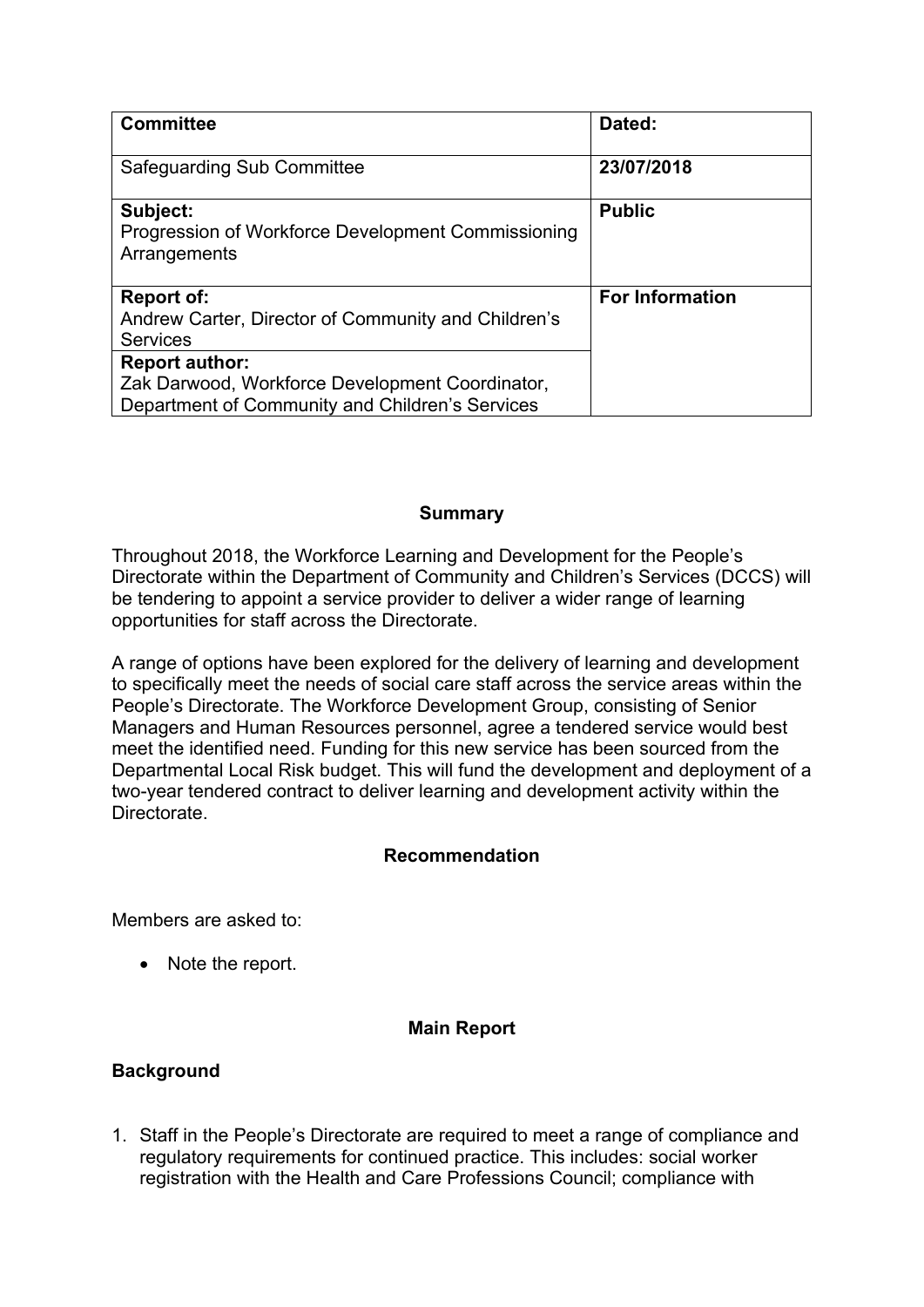specific learning to hold the roles of Registered Manager and Approved Mental Health Practitioner; and the forthcoming National Assessment and Accreditation Service for children's social workers. In addition, Ofsted, the Care Quality Commission and other auditing bodies report on the quality and content of the learning and development offer, as well assuring that the workforce is appropriately qualified to deliver social care services.

- 2. It is universally accepted that staff in all roles should receive appropriate learning and development opportunities relevant to their role; and they should be prepared via learning and development for progression and the constant changing needs of service user populations. Learning and development, or the lack of such opportunities, impacts on the morale and retention of staff and also affects future recruitment and the reputation of an organisation.
- 3. Due to the small size of the social care teams, and individual roles within the City of London Corporation compared to social care teams in other local authorities, it has historically proven difficult and costly to ensure that the specific learning required for each role has been achieved.

Compliance of essential learning has mostly been achieved. However, the process for doing so is time-consuming and costly for Team Managers and the Workforce Development Co-ordinator.

5. It should be noted that the learning activity described is separate from the Corporate Learning and Development programme offered by the City Corporation's Human Resources Department which, while extensive, does not meet the specialised requirements for the People's Directorate.

#### **Current Position**

4.

- 6. Currently the learning and development of practitioners across the People's Directorate is achieved through a mix of learning events sourced from various providers, commissioned packages, conferences, one-off learning events held on-site at the Guildhall and, when appropriate, attending learning activity held by the Corporate Learning and Development team. Current learning provision fails to meet the full needs of the range of staff roles within the Directorate and requires an increased spend per person to meet the range of learning requirements.
- 7. The Workforce Development Group for the People's Directorate explored options, which are to either: make no changes to current provision; continue to deliver the ad-hoc approach to learning and development activity; or to tender for a learning provider that can meet the learning needs of the range staff roles.

Taking no action would mean that the directorate continues to spend in an unplanned way with limited options for staff to have long-term developmental programmes.

The alternative of tendering for a learning provider will provide a wider range of learning opportunities. It will allow for tailored learning programmes and specific learning programmes for staff with regulatory body mandated learning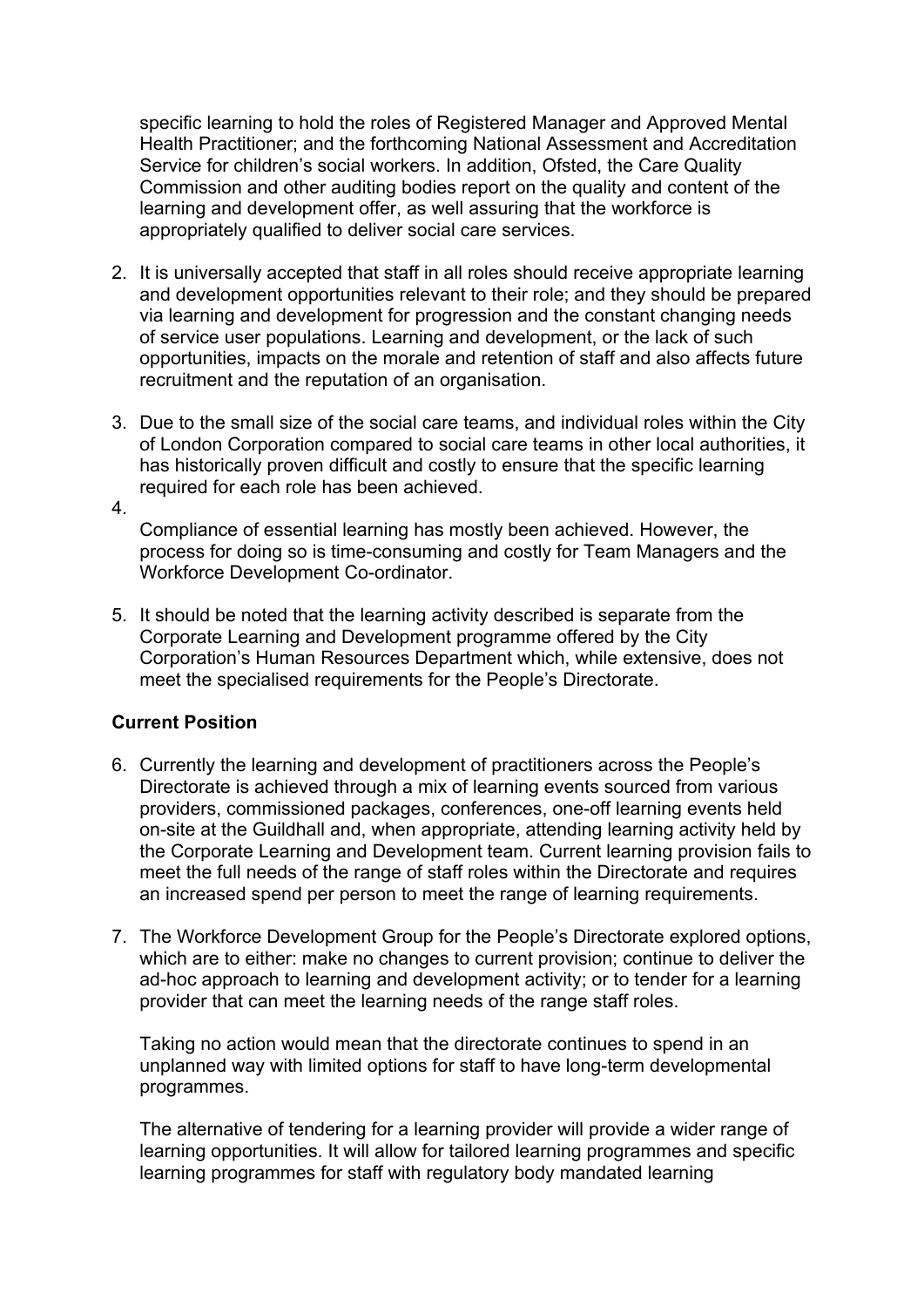requirements. In addition, the new service will provide opportunities for City Corporation staff to train alongside their peers. This will remove the risk of professional isolation and expose staff to learning and service-based discussions on new trends and case needs that are rarely seen within the City Corporation's cohort of children and families requiring support.

8. The tendering of the learning and development programme provides the best opportunity for the People's Directorate to ensure that staff are provided with a wide range of learning opportunities appropriate to their role and regulatory requirements. This will also result in cost savings for the City Corporation over the duration of the contract, as single training purchases will reduce as learning is delivered en masse within the partnering organisation.

Furthermore, tendering the learning and development offer will reduce some of the negative impacts of the small team and structure within the City Corporation's Social Care teams. For example, the small size of the team means that multiple roles are held by one person who has to fulfil the statutory requirements; this increases the risk of staff becoming professionally isolated or not maintaining their current knowledge and practice due to the low number of specific case types. Through attendance at regular training opportunities with staff from another authority, staff will be able to have wider case discussions and liaise with and learn from with a wider group of professionals.

### **Corporate & Strategic Implications**

- 9. The tendered learning and development service will support and underpin the People's Directorate to meet the needs and aims as set out in:
	- a. Corporation Learning and Development Policy
	- b. Workforce Plan and Strategy for the People's Directorate
	- c. Preparation for the National Assessment and Accreditation Service for Children and Family Social Workers
	- d. Children and Young People's Plan
	- e. DCCS Business Plan.

#### **Implications**

- 10.The Workforce Development Group noted the following potential implications during the development of the tender exercise:
	- a. Funding the current allocated funding source allows for a two-year contract – an alternative funding source or new learning offer will need to be developed at the end of year 2.
	- b. Lack of interest from potential delivery partners the pool of delivery partners has been identified as narrow. However, 'soft' market testing undertaken by the Commissioning and Contracts Team has provided evidence of several organisations interested in exploring working with the City Corporation on one or more lots within the tender.
	- c. Lack of engagement from City Corporation staff this will be managed by direct line managers and the Workforce Development Co-ordinator.